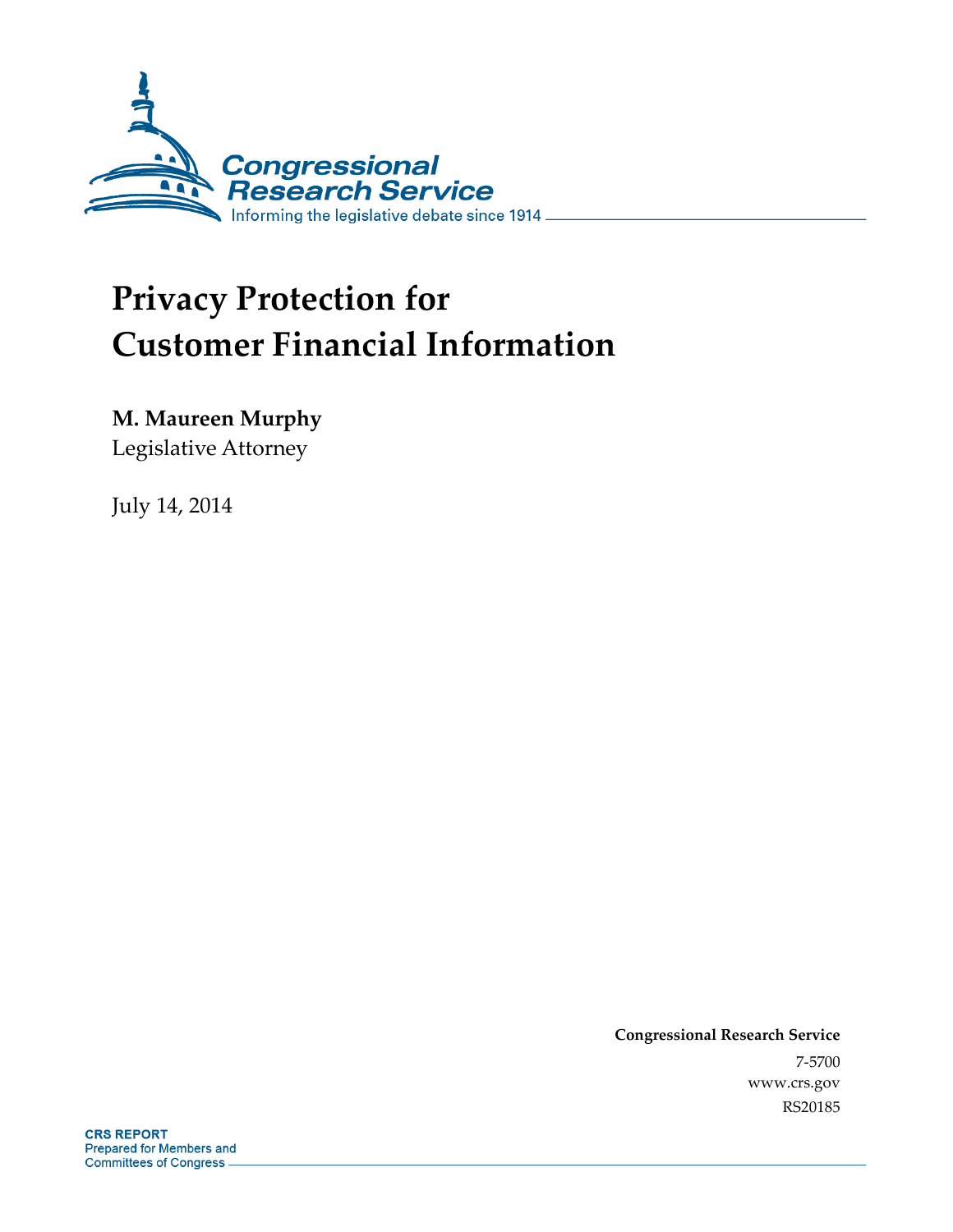## **Summary**

One of the functions transferred to the Consumer Financial Protection Bureau (CFPB) under P.L. 111-203, the Dodd-Frank Wall Street Reform and Consumer Protection Act (Dodd-Frank), is authority to issue regulations and take enforcement actions under the two major federal statutes that specify conditions under which customer financial information may be shared by financial institutions: Title V of the Gramm-Leach-Bliley Act of 1999 (GLBA, P.L. 106-102) and the Fair Credit Reporting Act (FCRA). Possible topics for congressional oversight in the 113<sup>th</sup> Congress include (1) the transition of power from the financial institution prudential regulators and the Federal Trade Commission to the CFPB; (2) CFPB's interaction with other federal regulators and coordination with state enforcement efforts; and (3) the CFPB's success at issuing rules that adequately protect consumers without unreasonably increasing the regulatory burden on financial institutions.

GLBA prohibits financial institutions from sharing nonpublic personally identifiable customer information with non-affiliated third parties without providing customers an opportunity to opt out and mandates various privacy policy notices. It requires financial institutions to safeguard the security and confidentiality of customer information. FCRA regulates the credit reporting industry by prescribing standards that address information collected by businesses that provide data used to determine eligibility of consumers for credit, insurance, or employment and limits purposes for which such information may be disseminated. One of its provisions, which became permanent with the enactment of P.L. 108-159, permits affiliated companies to share non-public personal information with one another provided the customer does not choose to opt out. The creation of CFPB alters the regulatory landscape for these laws. It has primary enforcement authority over non-depository institutions (subject to certain exceptions) and over depository institutions with more than \$10 billion in assets. For depository institutions with assets of \$10 billion or less, the CFPB's rules apply but enforcement authority remains with the banking regulators, subject to certain prerogatives of the CFPB.

In the first session of the  $113<sup>th</sup>$  Congress, the House passed H.R. 749, which would eliminate the GLBA requirement for an annual privacy notice if the financial institution has not changed its policies and practice with respect to sharing nonpublic personal information since its last disclosure. A similar bill, S. 635, would require that any financial institution eliminating its annual privacy notice must provide electronic access to its privacy policies. Several bills that require data breach notifications, H.R. 3990, S. 1193, S. 1897, and S. 1995, provide exemptions for financial institutions covered by the GLBA privacy provisions.

For further information, see CRS Report R41338, *The Dodd-Frank Wall Street Reform and Consumer Protection Act: Title X, The Consumer Financial Protection Bureau*, by David H. Carpenter; and CRS Report RL31666, *Fair Credit Reporting Act: Rights and Responsibilities*, by Margaret Mikyung Lee.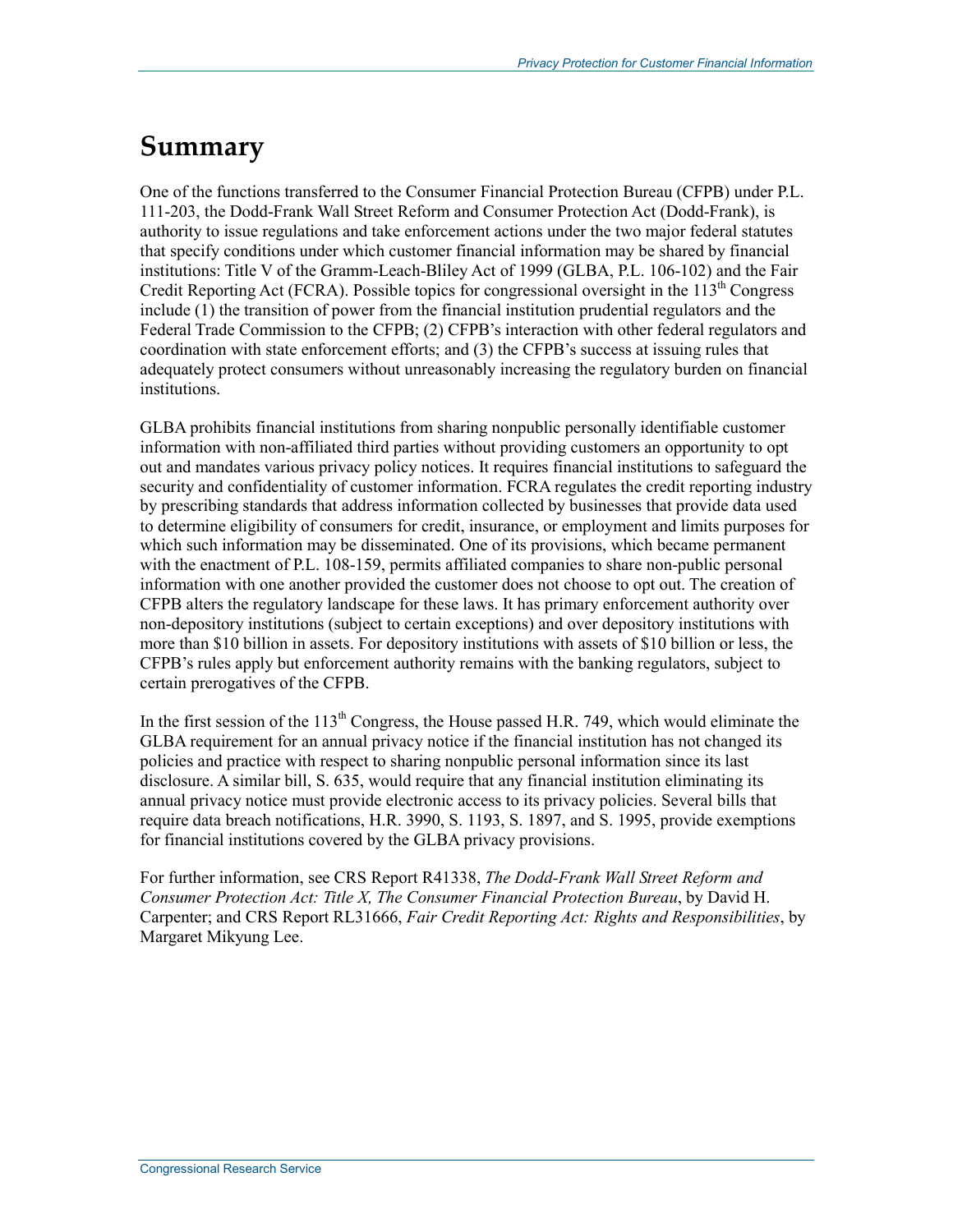## **Contents**

| ${\bf Background.}.\hspace*{2em} \label{q:3} \vspace*{1}$                           |  |
|-------------------------------------------------------------------------------------|--|
| Federal Laws Governing Consumer Financial Information Held by Financial Companies 1 |  |
|                                                                                     |  |
|                                                                                     |  |
|                                                                                     |  |
|                                                                                     |  |
|                                                                                     |  |

#### **Contacts**

|--|--|--|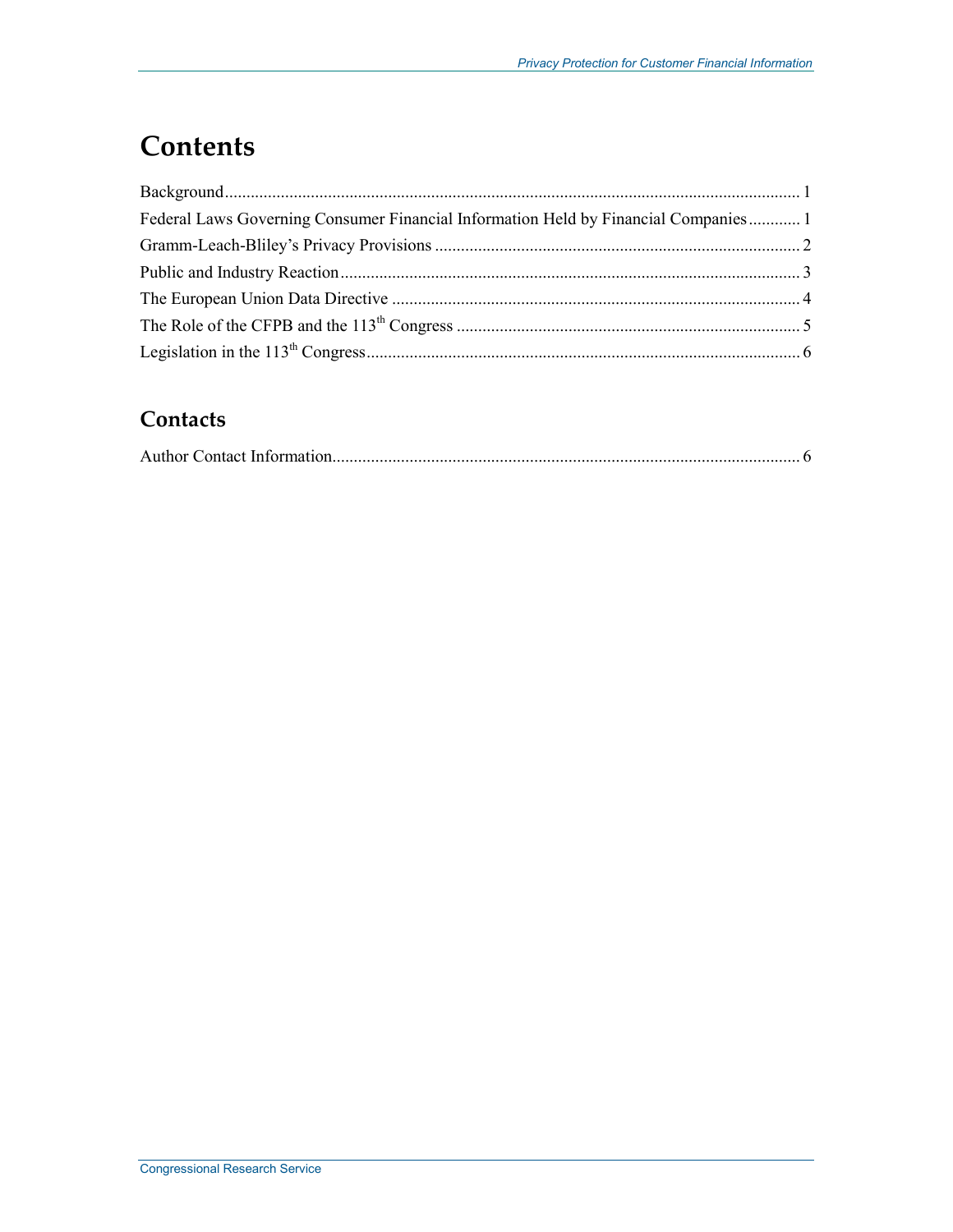# **Background**

With modern technology's ability to gather and retain data, financial services businesses have increasingly found ways to take advantage of their large reservoirs of customer information. Not only can they enhance customer service by tailoring services and communications to customer preferences, but they can benefit from sharing that information with affiliated companies and others willing to pay for customer lists or targeted marketing compilations. Although some consumers are pleased with the wider access to information about available services that information sharing among financial services providers offers, others have raised privacy concerns, particularly with respect to secondary usage.

The United States has no general law of financial privacy. The U.S. Constitution, itself, has been held to provide no protection against governmental access to financial information turned over to third parties. *United States v. Miller*, 425 U.S. 435 (1976). This means that although the Fourth Amendment to the U.S. Constitution requires a search warrant for a law enforcement agent to obtain a person's own copies of financial records, it does not protect the same records when they are held by financial institutions. State constitutions and laws may provide greater protection. At the federal level, the Right to Financial Privacy Act, 12 U.S.C. Sections 3401-3422, provides a measure of privacy protection by setting procedures for federal government access to customer financial records held by financial institutions.

## **Federal Laws Governing Consumer Financial Information Held by Financial Companies**

There is no general federal regime covering how non-public personal information held in the private sector may be disclosed or must be secured. The major law which deals with this subject with respect to financial companies is Title V of the Gramm-Leach-Bliley Act of 1999 (GLBA; P.L.  $106-102$ ,<sup>1</sup> which is discussed in a separate section of this report. The Fair Credit Reporting Act (FCRA), 15 U.S.C. Sections 1681 to 1681x, predates GLBA. It establishes standards for collection and permissible purposes for dissemination of data by consumer reporting agencies. It also gives consumers access to their files and the right to correct information therein. Another law, which predates GLBA, is the Electronic Funds Transfer Act, 15 U.S.C. Sections 1693a to 1693r, which describes the rights and liabilities of consumers using electronic funds transfer systems. These rights include the ability of consumers to have financial institutions identify the circumstances under which information concerning their accounts will be disclosed to third parties.

With the passage of the Fair Credit Reporting Act Amendments of 1996, P.L. 104-208, Div. A, Tit. II, Subtitle d, Ch. 1, Section 2419, 110 Stat. 3009-452, adding 15 U.S.C. Section 1681t(b)(2), companies may share with other entities certain customer information respecting transactions and experience with a customer without any notification requirements. Other customer information, such as credit report or application information, may be shared with other companies in the corporate family if the customers are given "clear and conspicuous" notice about the sharing and an opportunity to direct that the information not be shared; that is, an "opt out."

<sup>&</sup>lt;sup>1</sup> P.L. 106-102, Tit. V, 113 Stat. 1338, 1436. 15 U.S.C. §§6801 - 6809.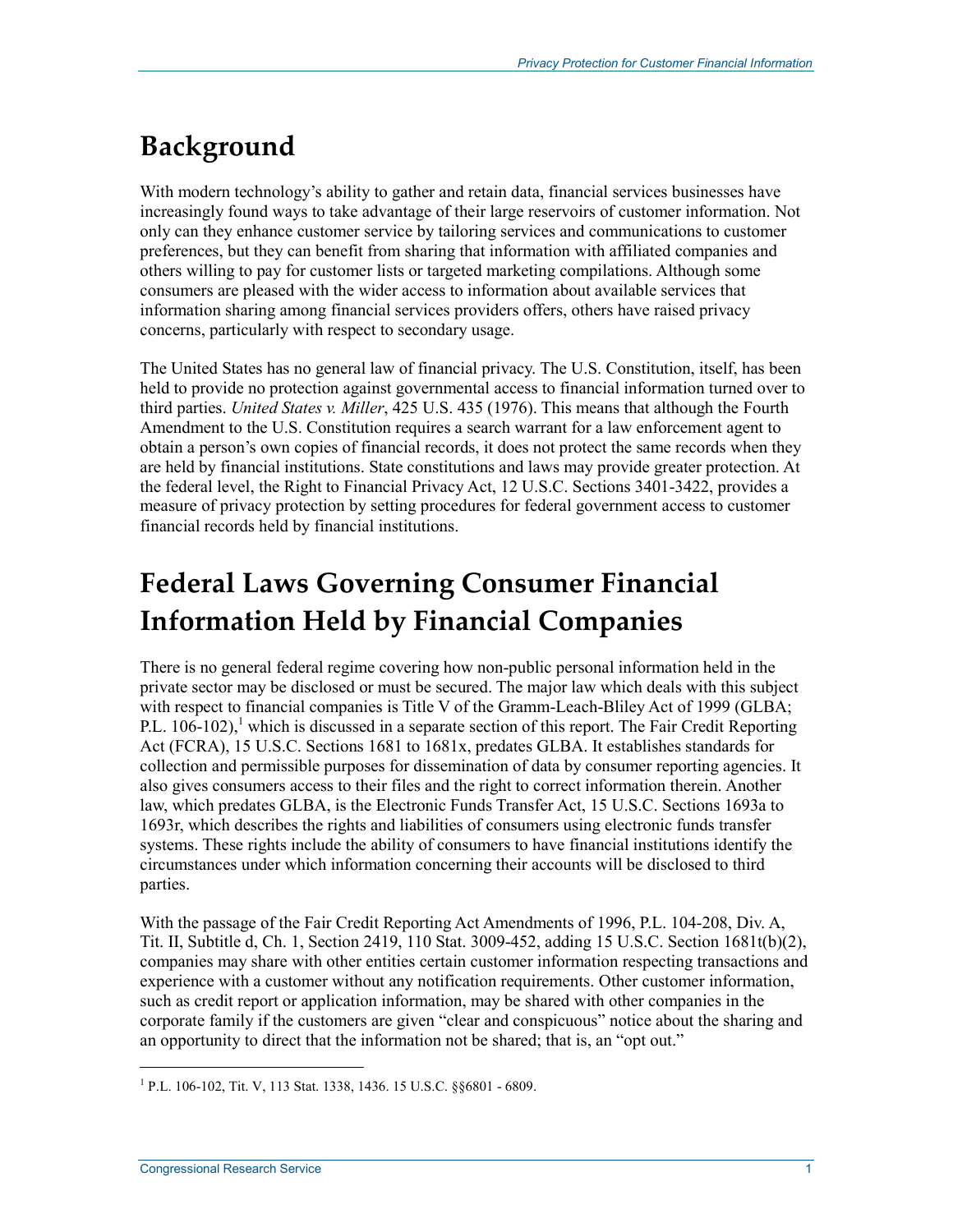Under Section 214 of P.L. 108-159, 117 Stat. 1952, the Fair and Accurate Credit Transactions Act of 2003 (FACT Act), subject to certain exceptions, affiliated companies may not share customer information for marketing solicitations unless the consumer is provided clear and conspicuous notification that the information may be exchanged for such purposes and an opportunity and a simple method to opt out. Among the exceptions are solicitations based on preexisting business relationships; based on current employer's employee benefit plan; in response to a consumer's request or authorization; and as required by state unfair discrimination in insurance laws. The 2003 amendments also require the agencies to conduct regular joint studies of information sharing practices of affiliated companies and make reports to Congress every three years.

#### **Gramm-Leach-Bliley's Privacy Provisions**

Title V of GLBA (P.L.  $106-102$ )<sup>2</sup> contains the privacy provisions enacted in conjunction with 1999 financial modernization legislation. These privacy provisions preempt state law except to the extent that the state law provides greater protection to consumers.<sup>3</sup> The Consumer Financial Protection Act of 2010, Title X of P.L. 111-203, the Dodd-Frank Wall Street Reform and Consumer Protection Act of 2010 (Dodd-Frank),<sup>4</sup> makes the newly created Consumer Financial Protection Bureau (CFPB), which is located within the Federal Reserve System, the major rulemaking and enforcement authority for federal consumer protection laws, including the GLBA privacy provisions.<sup>5</sup> As originally enacted, GLBA allocated rulemaking and enforcement authority to an array of federal and state financial regulators.<sup>6</sup> GLBA requires that federal regulators issue rules that call for financial institutions to establish standards to insure the security and confidentiality of customer records.<sup>7</sup> It prohibits financial institutions<sup>8</sup> from disclosing

<sup>&</sup>lt;sup>2</sup> P.L. 106-102, Tit. V, 113 Stat. 1338, 1436. 15 U.S.C. §§6801 - 6809.

<sup>&</sup>lt;sup>3</sup> The Consumer Financial Protection Bureau (CFPB) is to make the determination as to whether or not a state law is preempted. Originally, GLBA delegated this authority to the FTC (in conjunction with the other federal regulators), Section 1041(a)(2) of P.L. 111-203, the Dodd-Frank Wall Street Reform and Consumer Protection Act of 2010, 124 Stat. 1376, 2011, delegated this authority to the CFPB exclusively. 12 U.S.C. §5551(a)(2).

<sup>4</sup> P.L. 111-203, 124 Stat. 1376, 1955.

<sup>5</sup> P.L. 111-203, §1022, 124 Stat. 1376, 1980, 12 U.S.C. §5512.

<sup>&</sup>lt;sup>6</sup> GLBA delegated authority to the federal banking regulators: the Office of the Comptroller of the Currency (national banks); the Office of Thrift Supervision (federal savings associations and state-chartered savings associations insured by the Federal Deposit Insurance Corporation (FDIC)); the Board of Governors of the Federal Reserve System (statechartered banks which are members of the Federal Reserve System); FDIC (state-chartered banks which are not members of the Federal Reserve System, but which have FDIC deposit insurance); and the National Credit Union Administration (federal and federally insured credit unions). Also included is the Securities and Exchange Commission (brokers and dealers, investment companies, and investment advisors). 15 U.S.C. §6805(a) (1)-(5). For insurance companies, state insurance regulators are authorized to issue regulations implementing the GLBA privacy provisions. 15 U.S.C. §6805(a)(6). For all other "financial institutions," the Federal Trade Commission was provided authority to issue rules implementing the privacy provisions of GLBA. 15 U.S.C. §6805(a)(7).

<sup>&</sup>lt;sup>7</sup> Interagency Guidelines Establishing Standards for Customer Information were published by the federal banking regulators on February 1, 2001 (66 *Federal Register* 8616). Under Section 1093 of P.L. 111-203, the Dodd-Frank Wall Street Reform and Consumer Protection Act of 2010 (Dodd-Frank), 224 Stat. 1376, 2095, amending 15 U.S.C. §6804(a), the CFPB does not have authority to prescribe regulations with regard to safeguarding the security and confidentiality of customer records.

<sup>&</sup>lt;sup>8</sup> GLBA covers "financial institutions" within the meaning of the Bank Holding Company Act (BHCA). Controversies have arisen because businesses involved in activities that are not necessarily performed in traditional financial institutions may meet this definition. *New York State Bar Association v. FTC*, 276 F. Supp. 2d 110 (D.D.C. 2003), held that attorneys are not covered. Section 609 of P.L. 109-351 makes it clear that certified public accountants subject to confidentiality requirements are also excluded.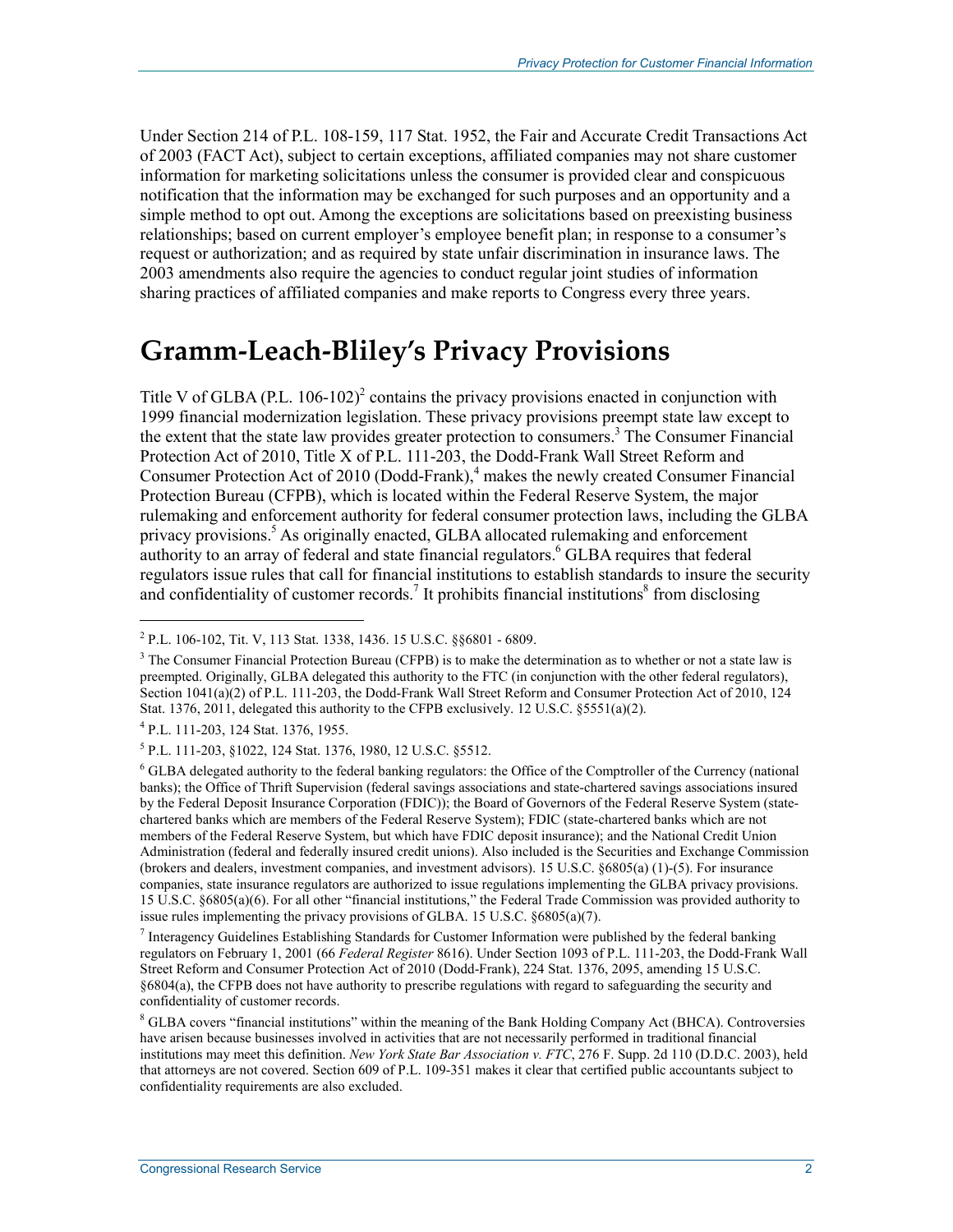nonpublic personal information to unaffiliated third parties without providing customers the opportunity to decline to have such information disclosed. Also included are prohibitions on disclosing customer account numbers to unaffiliated third parties for use in telemarketing, direct mail marketing, or other marketing through electronic mail. Under this legislation, financial institutions are required to disclose, initially when a customer relationship is established and annually, thereafter, their privacy policies, including their policies with respect to sharing information with affiliates and non-affiliated third parties. Under Section 503(c) of GLBA, as added by Section 728 of the Financial Services Regulatory Relief Act of 2006, P.L. 109-351, the federal functional regulators were required to propose model forms for GLBA privacy notices. On March 29, 2007, $9$  the agencies issued a notice proposing a model form. They subsequently published final amendments to their regulations incorporating a model privacy form which financial institutions may use to disclose their privacy policies.<sup>10</sup>

Initially, regulations implementing GLBA's privacy requirements were the product of joint rulemaking and were found in various sections of the *Code of Federal Regulations*.<sup>11</sup> They became effective on November 13, 2000.<sup>12</sup> Identity theft and pretext calling guidelines were issued to banks on April 6, 2001.13 Insurance industry compliance has been handled on a state-bystate basis by the appropriate state authority. The National Association of Insurance Commissioners (NAIC) approved a model law respecting disclosure of consumer financial and health information intended to guide state legislative efforts in the area.<sup>14</sup>

The establishment of the CFPB as authorized by Dodd-Frank has meant the transfer from the other federal agencies of much of the rulemaking authority for GLBA's privacy provisions.<sup>15</sup> The CFPB promulgated an interim final rule.<sup>16</sup>

#### **Public and Industry Reaction**

One of the indications of the public's interest in preserving the confidentiality of personal information conveyed to financial service providers was the negative reaction to what became an

<sup>9</sup> 72 *Federal Register* 14940.

<sup>10 74</sup> *Federal Register* 62890 (December 1, 2009). See text at http://www.occ.treas.gov/ftp/release/2009-142a.pdf.

 $11$  12 C.F.R., Parts 40 (Office of the Comptroller of the Currency); 216 (Federal Reserve System); 332 (Federal Deposit Insurance Corporation); and 572 (Office of Thrift Supervision); 716 (National Credit Union Administration);

<sup>16</sup> C.F.R., Part (Federal Trade Commission); and 17 C.F.R., Part 248 (Securities and Exchange Commission). The Commodities Futures Commission issued its implementing regulations, 17 C.F.R., Part 160, on April 27, 2001, 66 *Federal Register* 21236; they became effective on June 21, 2001. The banking regulators published their regulations in the *Federal Register* on June 1, 2000; the Federal Trade Commission (FTC) on May 24, 2000; and the Securities and Exchange Commission (SEC), on June 29, 2000 (65 *Federal Register* 35162, 33646, and 40334). *Federal Register* at http://www.gpoaccess.gov/fr/index.html.

<sup>12</sup> See FTC regulations at http://www.ftc.gov/privacy/privacyinitiatives/glbact.html.

<sup>13</sup> See http://www.federalreserve.gov/boarddocs/SRLetters/2001/sr0111.htm.

<sup>14</sup> See http://www.naic.org.

<sup>&</sup>lt;sup>15</sup> Dodd-Frank did not transfer to the CFPB the rulemaking authority delegated to the SEC or the CFTC under the Gramm-Leach-Bliley privacy provisions. The FTC retains rulemaking authority over "any motor vehicle dealer that is predominantly engaged in the sale and servicing of motor vehicles, the leasing and servicing of motor vehicles, or both." 12 U.S.C. §5519(a).

<sup>1612</sup> C.F.R., Part 1016 (CFPB's Regulation P). 76 *Federal Register* 79025 (December 21, 2011).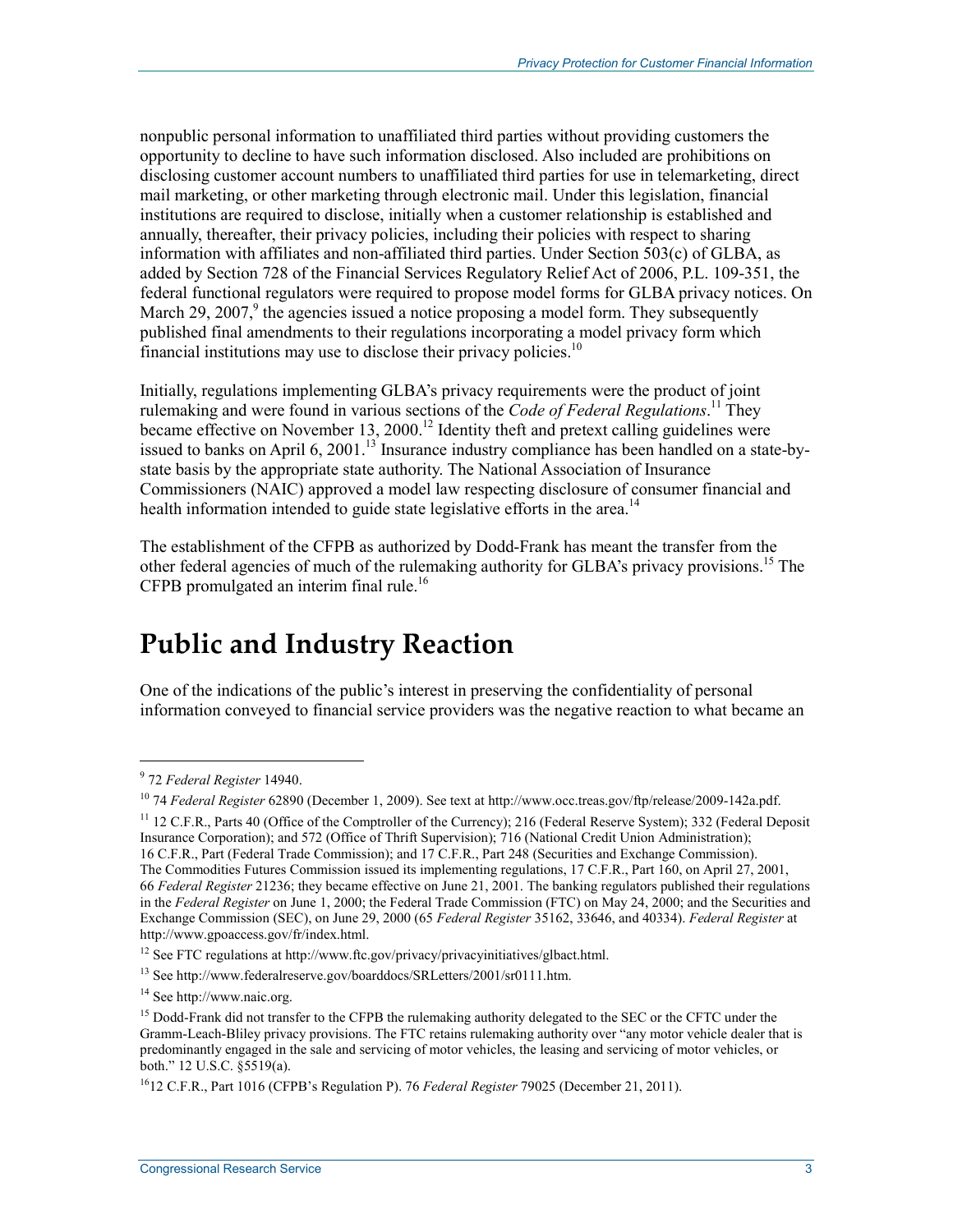aborted attempt by the federal banking regulators to promulgate "Know Your Customer" rules.<sup>17</sup> These rules would have imposed precisely detailed requirements on banks and other financial institutions to establish profiles of expected financial activity and monitor their customers' transactions against these profiles.

Even before the "Know Your Customer" Rules and enactment of GLBA, depository institutions and their regulators had been increasingly promoting industry self-regulation to instill consumer confidence and forestall comprehensive privacy regulation by state and federal governments. One of the federal banking regulators, the Office of Comptroller of the Currency, for example, issued an advisory letter regarding information sharing.<sup>18</sup> To some participants in the financial services industry, preemptive federal legislation is preferable to having to meet differing privacy standards in every state. With respect to information sharing among affiliated companies, FCRA, as amended by the FACT Act, does not entirely preempt state law; its preemption runs only to the extent of affiliate sharing of consumer report information.<sup>19</sup> GLBA also leaves room for more protective state  $laws.<sup>20</sup>$ 

#### **The European Union Data Directive**

Another incentive for a nationwide standard has been the requirements imposed upon companies doing business in Europe under the European Commission on Data Protection (EU Data Directive), an official act of the European Parliament and Council, dated October 24, 1995 (95/46/EC). This imposes strict privacy guidelines respecting the sharing of customer information and barring transfers, even within the same corporate family, outside of Europe, unless the transfer is to a country having privacy laws affording similar protection as does Europe.<sup>21</sup> Revision of European Union data protection law may be on the near horizon. In January 2012, the European Commission released a draft legislative proposal for consideration by the European Parliament and the Council of the European Union. It is aimed at updating the legal protection the European Union affords to personal data in view of challenges accompanying advances in technology and arising in the increasing pervasiveness of online environments.<sup>22</sup> U.S. companies operating in Europe are likely to be monitoring the progress of any changes to the European data protection regime. The U.S. Chamber Institute for Legal Reform (Institute) is already on record as having "deep concerns" about one aspect of the Commission's Draft Regulation, its authorization of third parties to bring litigation to seek remedies and damages to protect the rights of others. To the Institute, this is analogous to what it deems to be the faults of class action

<sup>17</sup> See CRS Report RS20026, *Banking's Proposed "Know Your Customer" Rules*, by M. Maureen Murphy.

<sup>&</sup>lt;sup>18</sup> "Fair Credit Reporting Act," OCC AL 99-3 (March 29, 1999).

<sup>&</sup>lt;sup>19</sup> See American Bankers Association v. Lockyer, 541 F.3d. 1214 (9<sup>th</sup> Cir. 2008), *cert. denied sub nom.* American Bankers Association v. Brown, \_\_\_ U.S. \_\_\_, 129 S. Ct. 2893 (2009).

<sup>&</sup>lt;sup>20</sup> Under GLBA, inconsistent state statutes, regulations, orders, or interpretations, are preempted, to the extent of their inconsistency, and a state law is not inconsistent "if the protection such statute, regulation, order, or interpretation affords any person is greater" than is provided by GLBA. 15 U.S.C. §6807.

<sup>&</sup>lt;sup>21</sup> For an analysis of some of the differences between the European financial privacy regime and that of the United States, see Virginia Boyd, *Financial Privacy in the United States and the European Union: A Path to Transatlantic Regulatory Harmonization*, 24 Berkeley J. Int'l L. 939 (2006).

<sup>&</sup>lt;sup>22</sup> European Commission, Proposal for a Regulation of the European Parliament and of the Council on the protection of individuals with regard to the processing of personal data and on the free movement of such data (General Data Protection Regulation). See http://ec.europa.eu/justice/data-protection/document/review2012/com\_2012\_11\_en.pdf.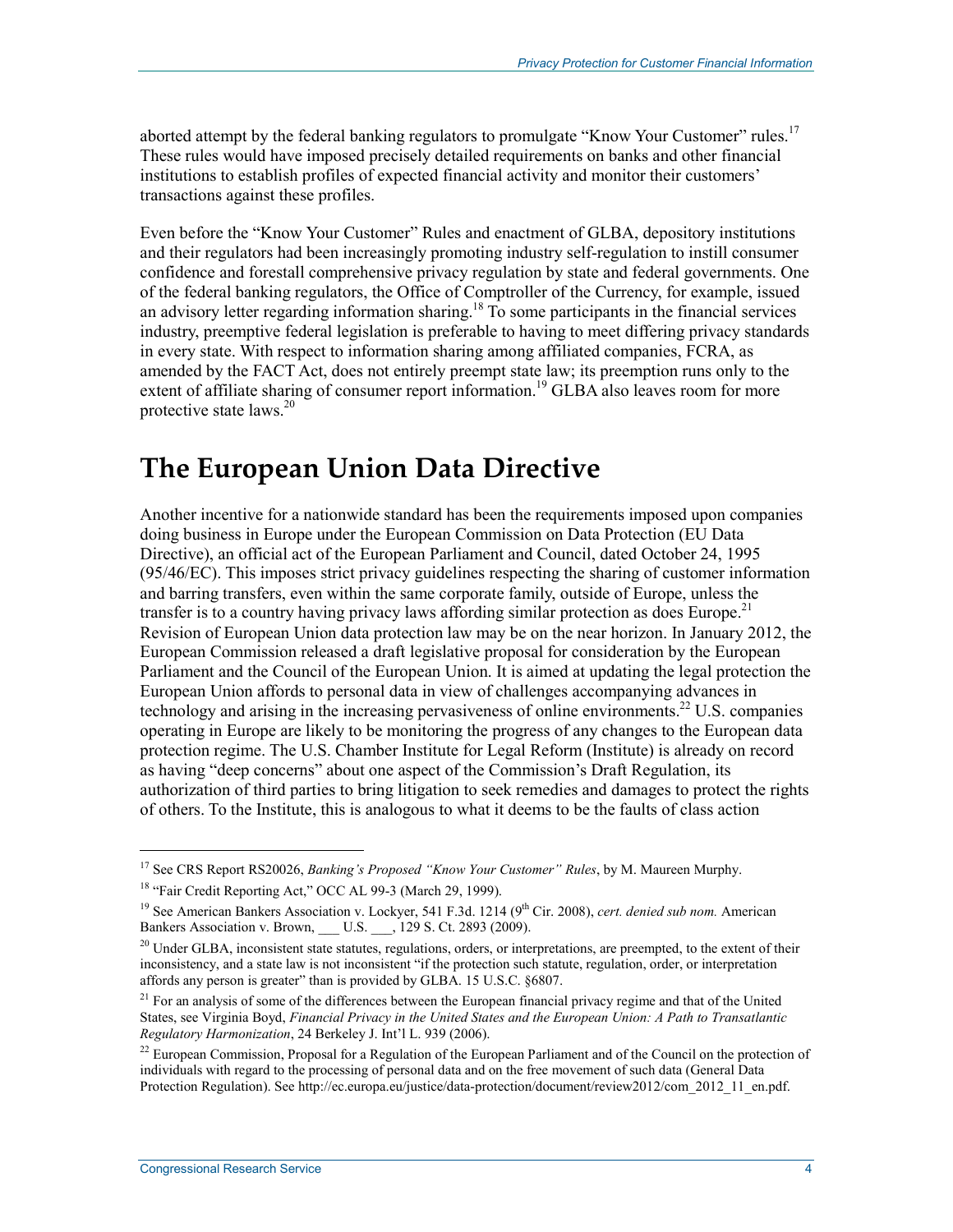lawsuits in the United States, encouraging plaintiff's attorneys to initiate and promote costly and abusive litigation that does not serve the ends of justice.<sup>23</sup>

### **The Role of the CFPB and the 113th Congress**

On July 21, 2011,<sup>24</sup> the CFPB began operations, assuming, among other things, authority to issue regulations<sup>25</sup> and take enforcement actions under enumerated federal consumer protection laws. including both FCRA and GLBA. The CFPB has primary enforcement authority over nondepository institutions (subject to certain exceptions) and over depository institutions with more than \$10 billion in assets.<sup>26</sup> Although depository institutions with assets of \$10 billion or less are now subject to the CFPB's rules, enforcement remains with the "prudential regulators,"<sup>27</sup> subject to certain prerogatives of the CFPB.<sup>28</sup>

Given the CFPB's predominant role in implementing the GLBA privacy regime and increasing attention to the problem of Internet data security,<sup>29</sup> Congress is likely to scrutinize how the CFPB implements such programs by (1) identifying any problems arising in the transfer of regulatory power from the financial institution prudential regulators and the FTC to the CFPB; (2) monitoring the CFPB's rulemaking efforts to determine whether any newly issued rules unreasonably increase the regulatory burden on struggling institutions; (3) evaluating any effect on financial institutions operating nationwide stemming from application of non-preempted state laws; and (4) examining issues that may arise in connection with the increasing use by banks of social media both to communicate with customers and for marketing purposes.<sup>30</sup>

 $\overline{a}$ 

<sup>&</sup>lt;sup>23</sup> Lisa A. Rickard, U.S. Chamber Institute, Letter to Viviane Reding, Vice-President of the European Commission (January 29, 2013). The Institute is concerned about "[t]he possibility of third party representatives seeking damages; [t]he criteria to be met by third party representatives; [t]he absence of consent on the part of data subjects; and [m]echanisms to safeguard recoveries for claimants to prevent abuse." See http://www.instituteforlegalreform.com/ global/european-union.

<sup>24 75</sup> *Federal Register* 57252 (September 20, 2010).

<sup>&</sup>lt;sup>25</sup> Under Dodd-Frank, the SEC, CFTC, and state insurance regulators retain their rulemaking authority; the FTC has authority to issue regulations covering motor vehicle leasing; all are required to coordinate for the sake of consistency. 15 U.S.C. §§6804(1) and (2), as added by P.L. 111-203, §1093, 124 Stat. 1376, 2095.

<sup>26</sup> P.L. 111-203, §§1024 and 1025, 124 Stat. 1376, 1987 and 1990, 12 U.S.C. §§5514-5515.

<sup>&</sup>lt;sup>27</sup> Under P.L. 111-203, §1002(24), 124 Stat. 1376, 1962, 12 U.S.C. §5481(24), "prudential regulator" is defined to cover the federal banking regulators and the National Credit Union Administration, that is, the federal regulators of depository institutions.

<sup>28</sup> P.L. 111-203, §1026, 224 Stat. 1376, 1993, 12 U.S.C. §5516. This provision requires coordination between the prudential regulators and the CFPB and authorizes the CFPB to have examiners join prudential regulator examinations on a sampling basis.

<sup>&</sup>lt;sup>29</sup> Legislation of this sort may develop on the basis of some studies of commercial privacy policy now under way at the Department of Commerce. On December 21, 2010, the department sought public comments in connection with its December 16, 2010, release of a report, "Commercial Data Privacy and Innovation in the Internet Economy: A Dynamic Policy Framework," http://www.commerce.gov/sites/default/files/documents/2010/december/iptf-privacygreen-paper.pdf. Among the questions posed by the department was whether "baseline commercial data privacy principles … [should] be enacted by statute or other means, to address how current privacy law is enforced." 75 *Federal Register* 80042, 80043 (December 21, 2010).

<sup>30</sup> See, e.g., Jeremy Quittner, "Citi's Facebook App Exposes the Perils and Rewards of Social Media," American Banker (January 3, 2012), http://www.americanbanker.com/issues/176\_253/citi-citibank-facebook-app-privacyrewards-security-thankyou-1045383-1.html.